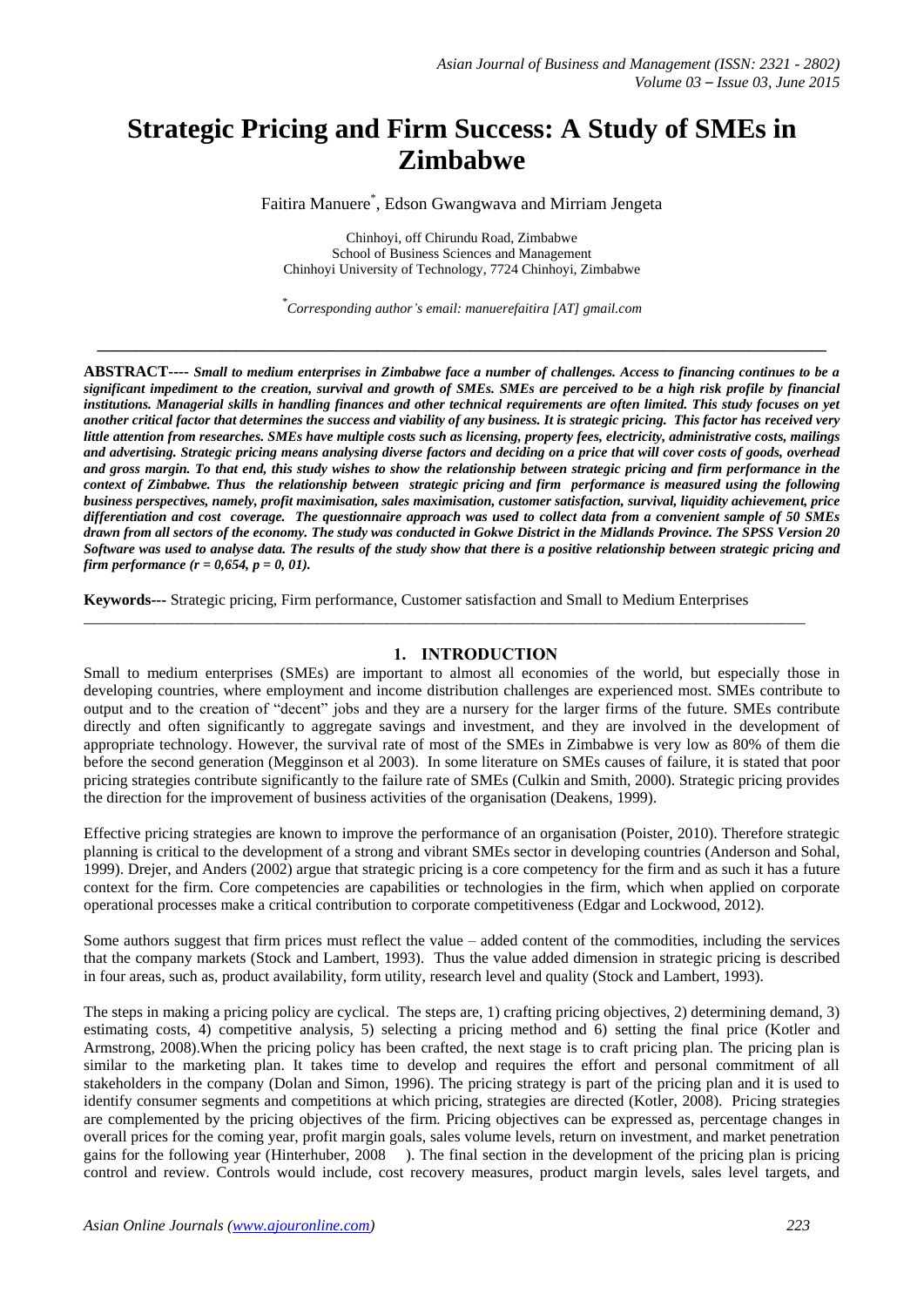market share positions (Hinterhuber, 2008). Therefore strategic pricing is important for the success of any business. In fact, the high failure rate among SMEs is attributed to the lack of strategic pricing (Hinterhuber, 2008).

#### **Literature Review**

The first thing in pricing decisions is the creation of pricing objectives (Hinterhuber, 2008).Pricing objectives help management to make relevant decisions on developing pricing methods and strategies. Thus, a good understanding of price objectives helps management to create the necessary steps in the pricing process.

Perreault et al (2008), suggest three categories of pricing objectives. These are, profit oriented objectives, sales oriented objectives, and status-quo oriented objectives. Profit oriented objectives are meant to realise a target return on investment, sales objectives are meant to increase sales which status-quo objectives are meant to help the company to either match or exceed competition in the environment (Samiee, 1987; Myers et al, 2002). Pricing objectives are either quantitative or qualitative in nature. Quantitative objectives can be measured directly and refer to profits, sales and costs (Indounas, 2004). Qualitative objectives result in the achievement of customer satisfaction, company reputation and repeated purchases (Indounas, 2004).

#### **Parity – pricing**

The existence of international trade and globalisation has increased the need for quality products and services. SMEs have not been spared. They have to produce quality goods and services to survive global competition. Therefore SMEs are under pressure to consider and appreciate prices set by competitor firms. The doctrine behind parity-pricing is to come up with a prime regime structure comparable to the prices being charged by competitors. The firm's ultimate success or failure depends on its ability to position itself effectively vis-a-vis other firms seeking to serve the same market and in positioning itself the firm should be able to enter into relationships with partners that can enhance its competitiveness(Yan and Wang,2010). Thus competitive analysis allows the firm to identify the primary competitor.

## **Our price = Factor X key Competitor's price**

The applied factor depends upon the entire marketing strategy of the company. Any factor less than 1, 0 means that the primary competitor is categorically being undercut. However, parity-pricing models have been known for creating and encouraging unnecessary price wars. A factor greater than 1, 0 may not generate the same volume of sales compared to the use of the factor below 1, 0. A hypothetical situation may be used to demonstrate the use of parity-pricing by companies. In our case, we are in the business of making computer hardware products. Our company is known by the name "IT Mintos". IT Mintos has isolated "Manuere Digitales" as the primary competitor in the industry. Parity-pricing then determines all that should be charged following the changes effected by the primary competitor to its prices. The ratio of IT Mintos' price regime must be equal to the primary competitor's price regime. The factor to be applied is therefore:

| $Factor =$ | Our price last year              |
|------------|----------------------------------|
|            | Key competitor's price last year |

In this case, the price would be computed as is shown in **Table1,** below:

|                 | <b>Market Share</b> | Price last year | <b>Revised Price</b> |
|-----------------|---------------------|-----------------|----------------------|
| Company X       | 47 %                | \$700           | \$730                |
| Company Y       | 21%                 | \$600           | \$695                |
| Company $V(us)$ | 7%                  | \$500           | \$521                |
| Company B       | 5%                  | \$400           | \$400                |
| Company C       | 3%                  | \$800           | \$800                |

**Source: Prepared for this study**

#### $Factor = 500 = 0,714$  **700**

Let us say that the primary competitor has adjusted her price to \$730, our revised price is therefore calculated thus:

**Our new price = 0,714 x 730 = \$521**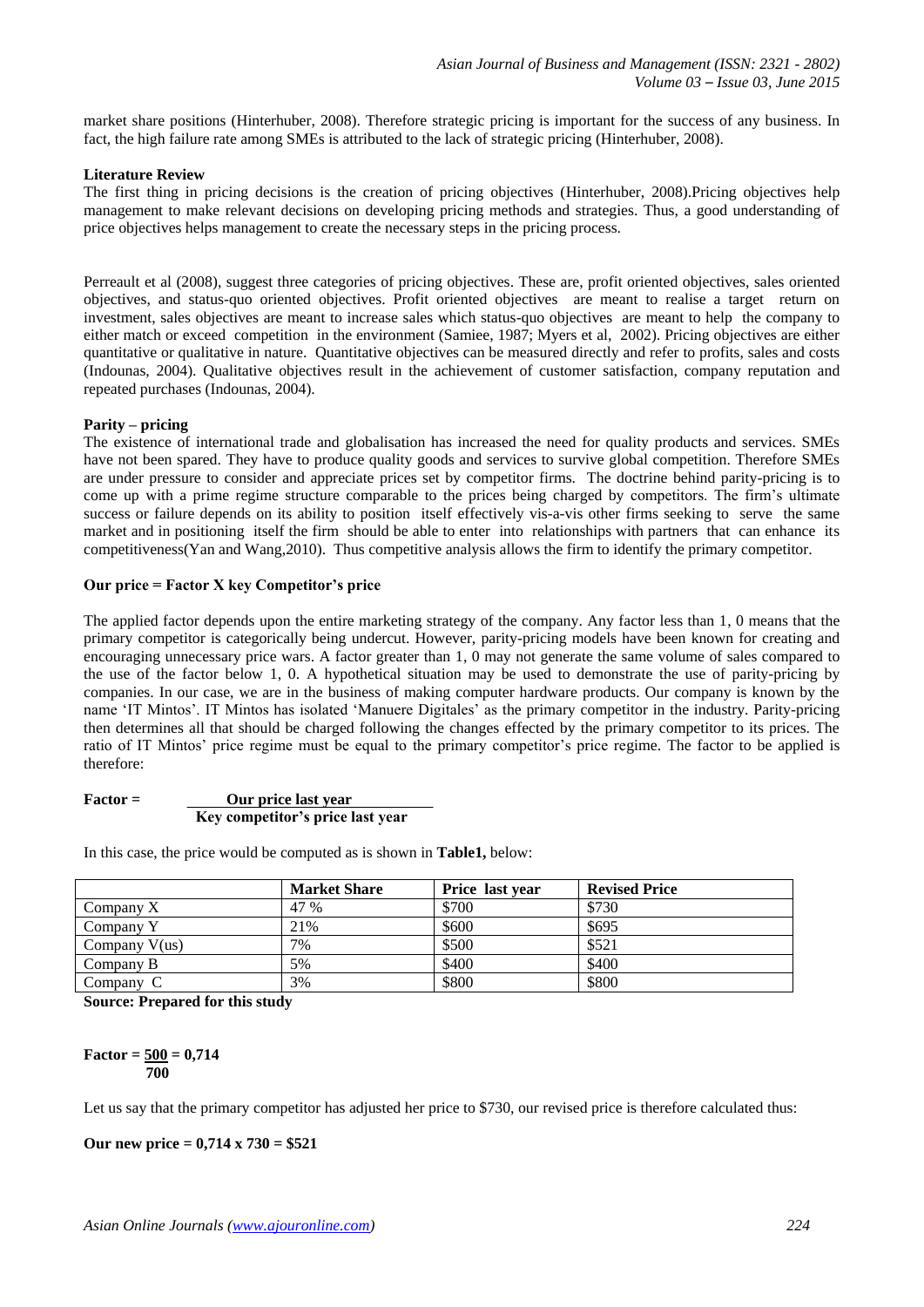Suppose the primary competitor decides to increase her price, it means that we also increase our price. This approach has its own merits. If competitors follow price changes in the market place, it means that price wars are eliminated and differences in prices are insignificant. Parity-pricing models require that there is a primary competitor and that the primary competitor becomes the benchmark for other firms to consider as their primary competitor. The benchmark firm becomes the price leader and eventually the market share leader in the market place ( Krishnan et al, 1999).

## **Strategic Pricing as a Business Model**

The BusinessDictionary.com defines a business model as, "Description of means and methods a firm employs to earn the revenue projected in its plans. It views business as a system and answers the question, "How are we going to make money to survive and grow?" Venkatraman and Henderson (1998) contend that, "Business model is a coordinated plan to design strategy along the customer interaction, asset configuration and knowledge leverage vectors." Amit and Zott (2001) argue that, "Business model depicts the content, structure and governance of transactions designed to create value through the exploitations of business opportunities." Therefore strategic pricing is a business model, since it involves capturing value for customers to create profits and customer equity.

## **The conceptual framework**



**Figure 3: The conceptual framework for firm success.** 

# **2. THE RESEARCH METHODOLOGY**

The quantitative methodology was used for this study. Accordingly, a questionnaire was constructed to collect data on the science of strategic pricing and the seven perspectives of firm success. The perspectives are; profit maximisation, sales maximisation, customer satisfaction, survival, liquidity achievement, price differentiation and cost average. A total of 50 questionnaires were administered to 50 respondents and a hundred percent response rate was achievable. The respondents were randomly selected from a list of 350 SMEs in Gokwe District. Data was analyzed using SPSS version20.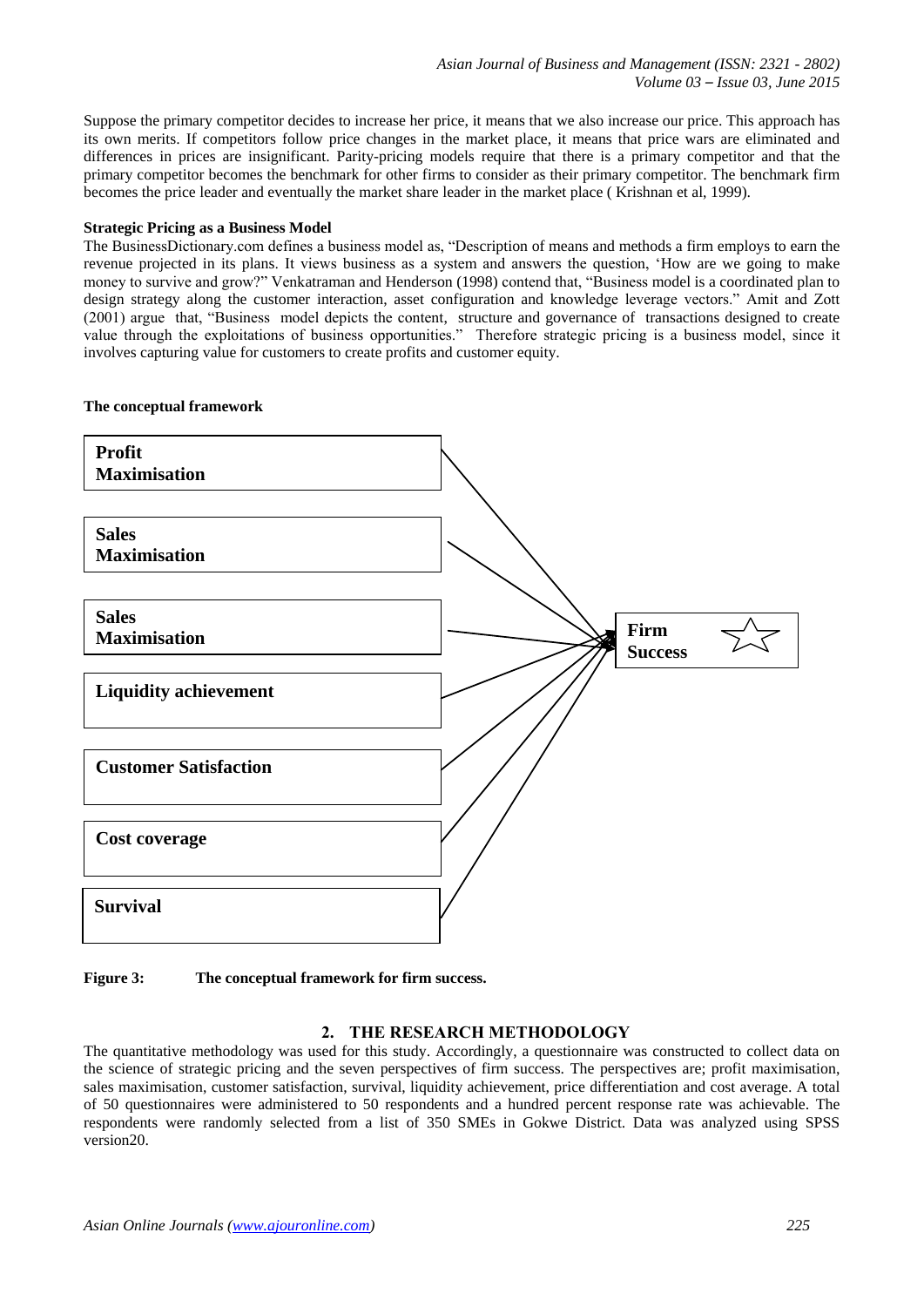| <b>Models of Firm Success</b> | <b>Mean</b> | <b>SD</b> |
|-------------------------------|-------------|-----------|
| Profit maximisation           | 2.96        | 0.66      |
| Sales maximisation            | 3.01        | 0.57      |
| Customer satisfaction         | 2.87        | 0.78      |
| Survival                      | 3.20        | 0.82      |
| Liquidity achievement         | 3.04        | 0.74      |
| Price differentiation         | 2.99        | 0.67      |
| Cost coverage                 | 3.02        | 0.44      |
| <b>Firm Success</b>           | 3.01        | 0.67      |

**Table 1: Models' firm success; Means and Standard Deviations.**

The measurement scale used was**; a**) strongly Disagree**, b**) Disagree**, c)** Neutral**, d**, Agree**, e**) Strongly agree. The SME average performance is**; mean = 3, 01 and**  $SD = 0.67$ **. The performance is satisfactory. The survival approach tops the** list with the **mean = 3.20** and  $SD = 0.82$ .

The relationship between strategic pricing and firm success.

#### **Table 2: Pearson's Correlation: Strategic pricing and firm success**

| <b>Firm Success</b>      |                     |           |  |
|--------------------------|---------------------|-----------|--|
| Profit Strategic Pricing | Pearson Correlation | $0.587**$ |  |
|                          | $Sig. (2 - tiled)$  | 0.00      |  |
| .                        | .                   |           |  |

**\*\* Correlation is significant at the 0.01 level**

The results show and confirm that there is a significant relationship between strategic pricing and firm success (**r =**   $0.587$ ,  $p = 0.00$ ).

The relationship is positive. This means that strategic pricing in firms is a core - competence and consequently a business model that helps a firm to either match or exceed competition in the industry. The relationship between strategic pricing and the seven business approaches is shown below in Table 3.

|                                     |                                                               | <b>Profit</b><br>Maximisati | <b>Sales</b><br><b>Maximisati</b> | <b>Customer</b><br><b>Satisfactio</b> | <b>Surviv</b><br>al    | <b>Liquidity</b><br>Achievemen | Price<br>different                | Cost<br>Coverag        |
|-------------------------------------|---------------------------------------------------------------|-----------------------------|-----------------------------------|---------------------------------------|------------------------|--------------------------------|-----------------------------------|------------------------|
| <b>STRATEGI</b><br><b>C PRICING</b> | <b>PEARSON</b><br><b>CORRELATI</b><br>ON<br>$Sig(2 - tailed)$ | on<br>$0.389**$<br>0.000    | on<br>$0.399**$<br>0.000          | n<br>$0.299**$<br>0.000               | $0.466*$<br>*<br>0.000 | 0.301<br>0.000                 | <i>i</i> -ation<br>0.288<br>0.000 | e<br>$0.257*$<br>0.030 |

**\* Correlation is significant at the 0.05 level.** 

**\*\* Correlation is significant at the 0.01 level.** 

The results of Table 3 show that the practice of strategic pricing helps to improve the seven business approaches and ultimately the firm success.

## **The Multiple Regression Analysis**

The multiple regression analysis was carried out by regressing the seven business approaches on the dependent variable, firm success. The aim is to establish the importance of the seven business approaches to firm success. **Table 4,** shows the details.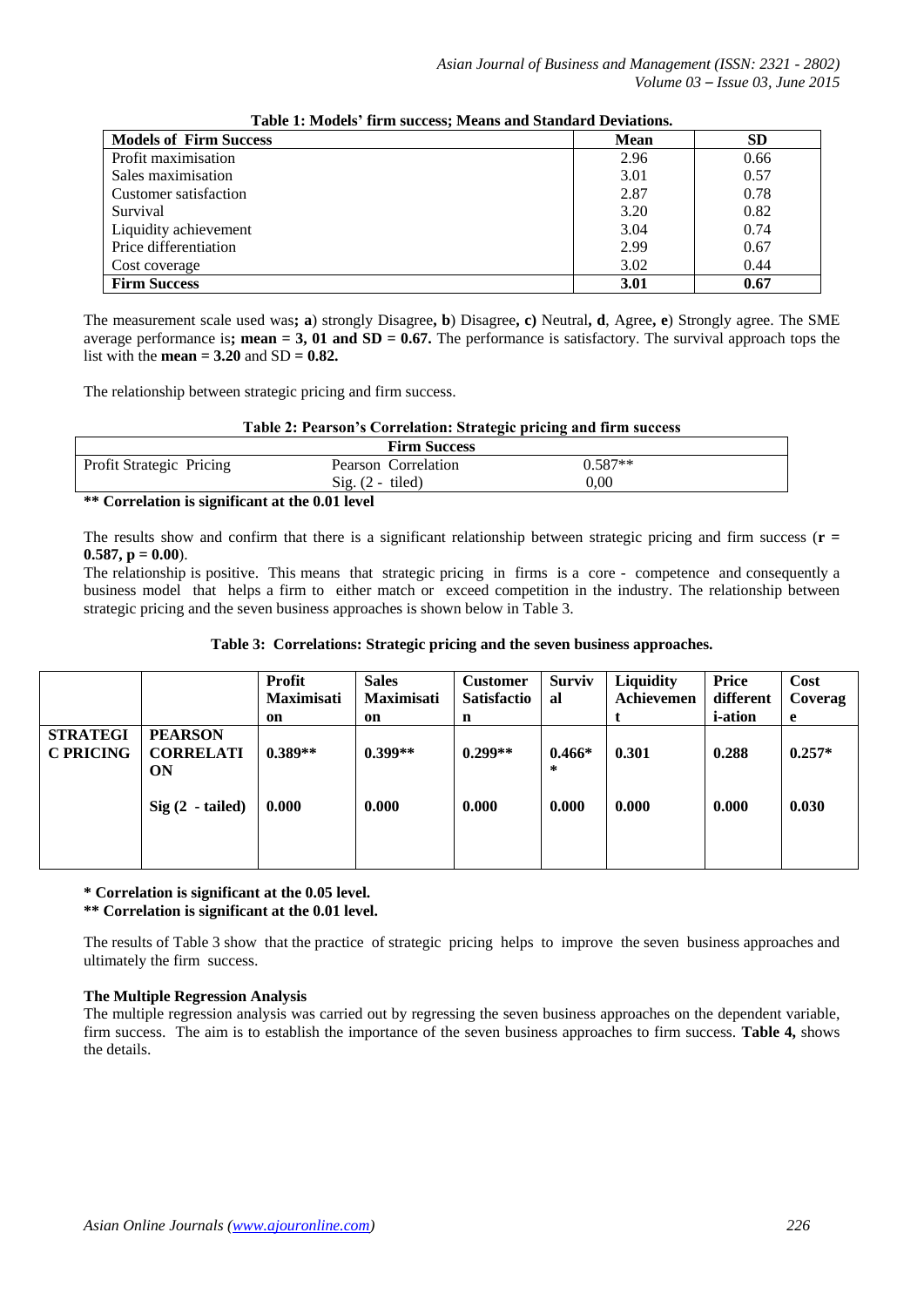| <b>Independent Variable</b> | <b>Beta</b> | Rank |
|-----------------------------|-------------|------|
| Survival                    | 0.399       |      |
| Sales maximisation          | 0.387       |      |
| Profit maximisation         | 0.383       |      |
| Liquidity achievement       | 0.257       | 4    |
| Customer satisfaction       | 0.296       |      |
| Price differentiation       | 0.287       | h    |
| Cost coverage               | 0.257       |      |

**Table 4: Standardised Coefficients of the Independent Variables.**

Table 4, shows that SMEs consider their survival as the most important variable to firm success (beta = 0.399) and this was ranked first, the second in rank is sales maximisation (beta  $= 0.387$ ). The increase in sales guarantees the survival of SMEs. The third in rank is profit maximisation (beta  $= 0.383$ ), fourth in rank, liquidity achievement (beta  $=$ 2.57), fifth in rank is customer satisfaction (beta  $= 0.296$ ), sixth in rank is price differentiation (beta  $= 2.87$ ) while the last in rank is cost coverage (beta = 0.257) Kaplan and Norton (1982) argue that SMEs are more interested in business survival.

## **3. CONCLUSION**

The survival rate of most SMEs in Zimbabwe is not encouraging, despite the efforts being made by the government to fund and train SMEs managers to adopt the most effective business approaches. Thus, the findings of this study seem to encourage SMEs owners or managers to adopt strategic pricing models in the management practices in order to improve the performance of their business and ultimately to ensure a positive survival rate. SMEs lack technical innovation and managerial competence. They have problems in setting up viable pricing strategies. They have challenges in attracting, and maintaining profitable customers.

## **4. REFERENCES**

- Anderson, M. and Sohal, A.S. (1999) A study of the relationship between quality Management practices and business performance in small businesses. International Journal of Quality and Reliable Management, Vol. 16 No. 9, pp.859-877.
- Castrogiovanni, G.J (1996) Pre-Start up planning and the survival of new small businesses.Theoretical linkages. Journal of Management, 22 (6), pp. 801-822.
- Kallman, E. A. and Shapiro, H. J. Industry: A case against planning. Long Range Planning, 11, pp. 81-86.
- Kaplan, R. S. And Norton, D.P. (1982). The balanced scorecard: Measure that drive performance. Havard Business Review, 69 (1), pp. 71-79.
- Norman, M.S, and Thoman, W.Z. (2003). Effective Small Business Management: An Entrepreneurial Approach. New Jersey.
- Pearce, J.A, and Robinson, R. B. (2010) Strategic Management: Analysis, Implementation and Control,  $(13<sup>th</sup>$ Edition). New Jersey: McGraw – Hill.
- Tambunan, T. (2008). Trade liberalization effects on the development of small and medium sized enterprises in Indonesia: A case study. Asia Pacific Development Journal, pp. 35-59.
- Perreault, W.D; Cannon, J.P, and McCarthy, E. J. (2008) Essentials of Marketing: A marketing strategy planning approach. New York. McGraw-Hill Irwin.
- Samiee, S. (1987). Pricing in Marketing Strategies, of US and foreign-based companies Journal of Business Research, 15 (1) 17-30.
- Indounas, K, and Avlonitis, G.J. (2009). Pricing objectives and their antecedents in the service sector. Journal of Service Management, 20 (3), 342 – 374.
- Myers, M.B; Cavusgil, S.T, and Diamantopoulos, A. (2002) Antecedents and actions of export pricing strategy; a conceptual framework and research propositions. European Journal of Marketing, 36 (1/2), 159-188.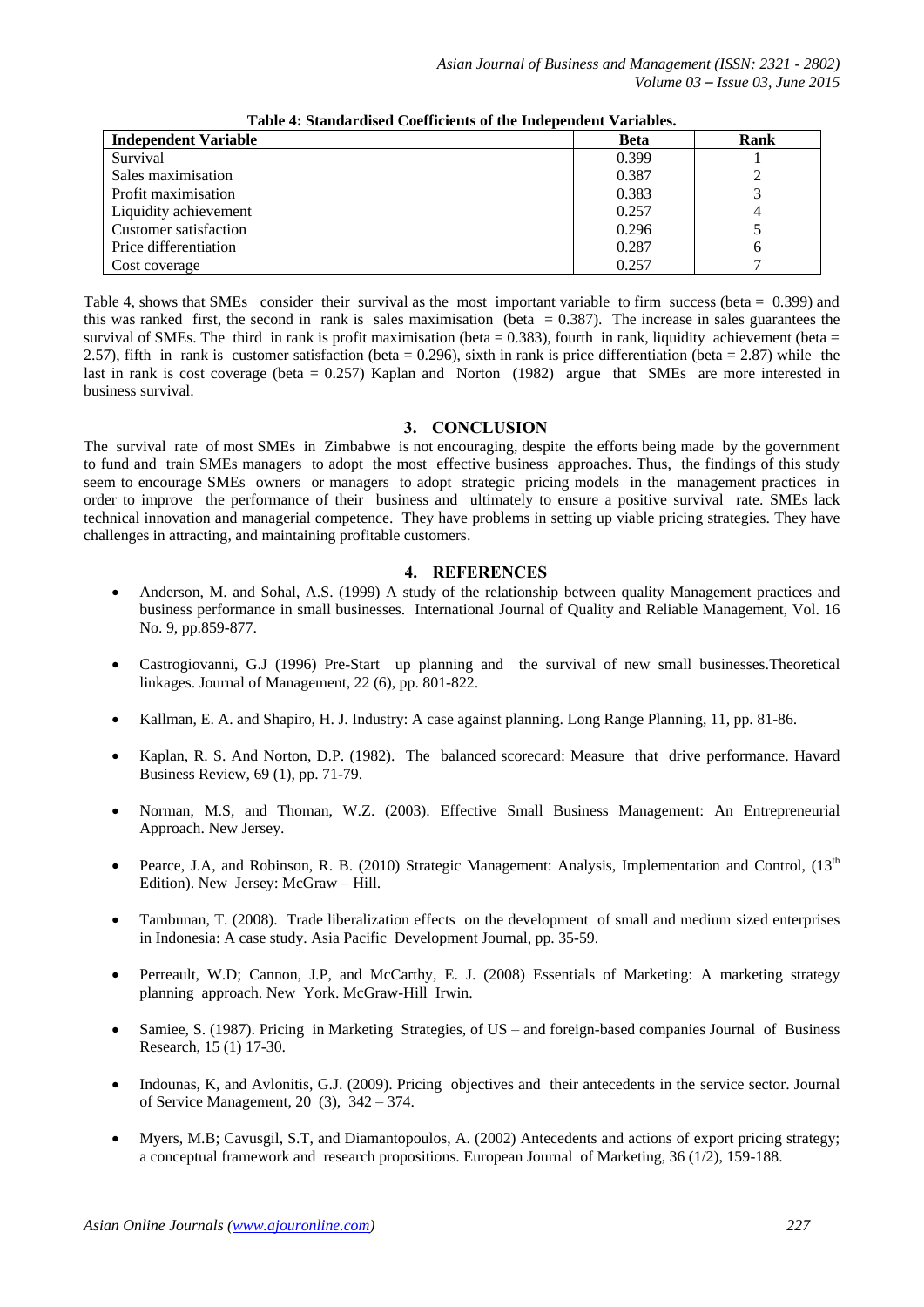- Dreger, Anders (2002), Strategic, Management and core competencies: Theory and Applications.
- Edgar, W.B. and Lockwood, C.A. (2012). Understanding, finding, and conceptualising core-competency depth: A framework, guide, and generalisation for corporate managers and research professionals. Academy of Strategic Management Journal. Vol. 11 No. 2 April 2012 pp 72-85.
- Dolan, R. And Simon, H. (1996). Power Pricing. New York, Ny: Free-Press.
- Eppen. G. Hanson, W. And Martin, R. (1991) Building-New products, new markets, low risk. Sloan Management Review, 7 – 14.
- Kotler, P. (2003). Marketing Management. New York, NY: Prentice Hall.
- Lancioni, R. (1997) Pricing Strategies for the 1990"S. The Journal of Professional Pricing, 5 (4), 19-23.
- Gultinan, J, P. (1987). "The Price Building of Service: A Normative Framework." Journal of Marketing. 51 (April). 74-85.
- Hanson, W. A, and R. Kipp, M. (1990) "Optimal Bundle Pricing." Management Science, 36(2), 155-74.
- Tellis, G.J. (1986) "Beyond the Many Faces of Price: An Integration of Pricing strategies."Journal of Marketing, 50 (October), 146-160.
- Johnson, M, D; Andreas, H; and Hans, H, B. (1999). "The effects of Price Building on Consumer Evaluations of Product offerings, "International Journal of Research in Marketing, 16 (2), 129-42.
- Sundararajan (2004). Managing digital piracy: Pricing and protection. Information Systems Research, 15:287- 304.
- Rao, Viuthala R. (1984). "Pricing Research in Marketing: the state of the Art," Journal of Business, 57,1,2, 539-560.
- Steiner, P, O. (1957), "Peak Loads and Efficient Pricing," Quarterly Journal of Economics, 71 (November), 585-610.
- Monroe, K, B. (1979). Pricing Making Profitable Decisions. New York. McGraw-Hill Book Company.
- Myers, Mathew, B. Harvey, M. (2001). The value of Pricing Control in Export Channels:A Governance Perspective. Journal of Internal Marketing, 9 (4) 1-29.
- Richard, C, J. (1985). Industrial Selling: Beyond price and Persistence. Havard Business Review, 63 (2), 125 (7).
- Theodosiou, Marios (2000). Factors Influencing Degree of International Pricing Strategy: An Empirical Investigation. Marketing in a Global Economy Proceeding. P. 246-253.
- Bertini Marco (2008). "Attention arousal through price partitioning". Marketing Science, Vol. 27, No. 2, March – April.
- Kortge Dean G, Patrick A, Okonkwo (1993). "Perceived value approach to pricing." Industrial Marketing Management, Vol. 22 pg 133-140.
- Nagle, Thomas and Reed K. Holden (2002). The strategy and tactics of pricing: A guide to profitable decision making', third edition. Prentice Hall Marketing Series.
- Ulaga, W., and Samir, C. (2001). "Measuring customer perceived value in business markets". Industrial Marketing Management Vol. 30, pg 525-540.